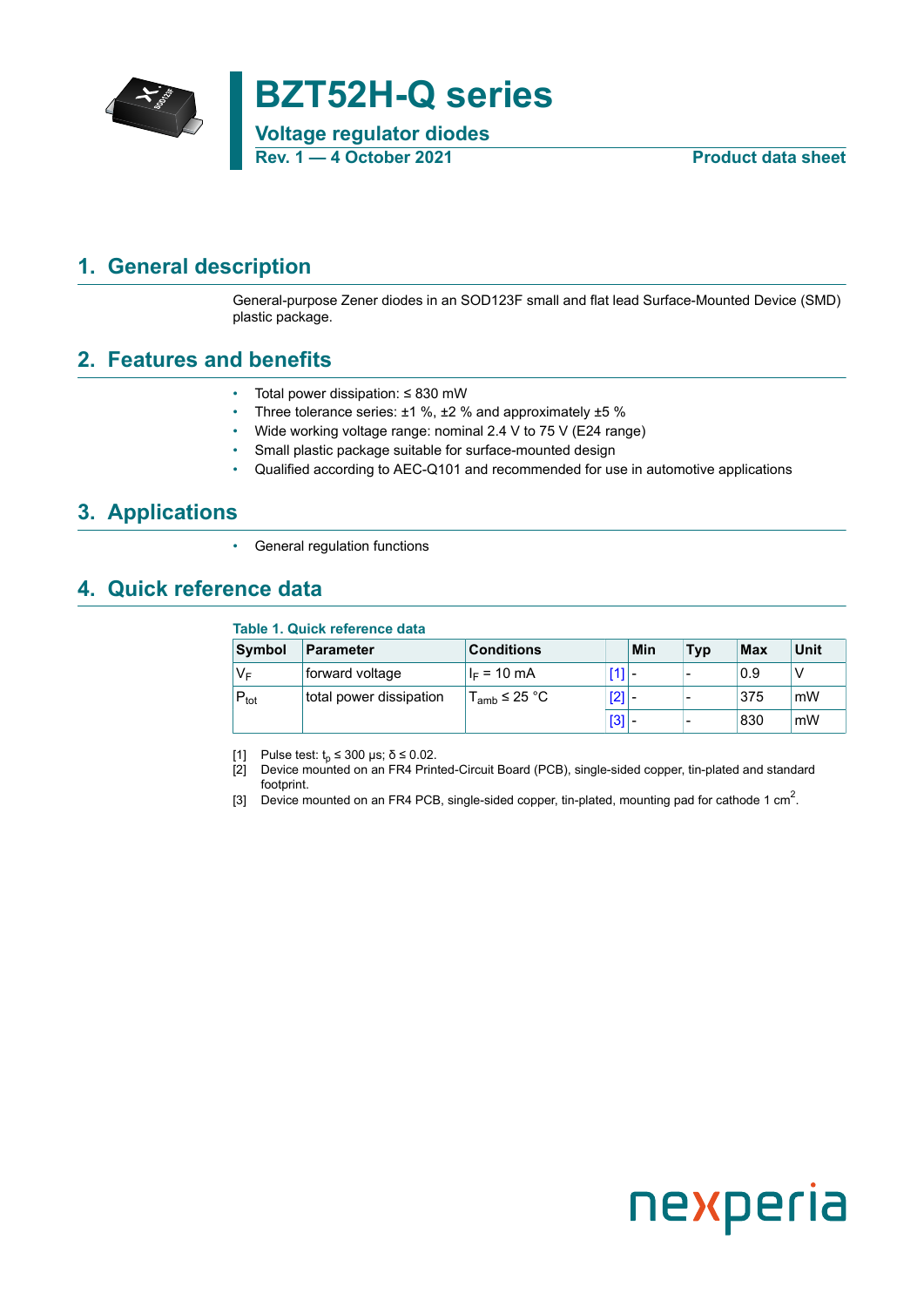## <span id="page-1-1"></span><span id="page-1-0"></span>**5. Pinning information**

### **Table 2. Pinning**

| Pin | Symbol | <b>Description</b> | <b>Simplified outline</b> | Graphic symbol |
|-----|--------|--------------------|---------------------------|----------------|
|     | . .    | cathode            | $\nabla$<br>  2           |                |
|     | ⌒      | anode              |                           | 006aaa152      |

[1] The marking bar indicates the cathode.

## <span id="page-1-2"></span>**6. Ordering information**

### **Table 3. Ordering information**

| Type number        | Package     |                                          |         |
|--------------------|-------------|------------------------------------------|---------|
|                    | <b>Name</b> | <b>Description</b>                       | Version |
| BZT52H-Q series[1] |             | plastic surface-mounted package; 2 leads | SOD123F |

[1] The series consists of 111 types with 37 breakdown voltages with nominal working voltages from 2.4 V to 75 V and ±1 %, ±2 % and ±5 % tolerances.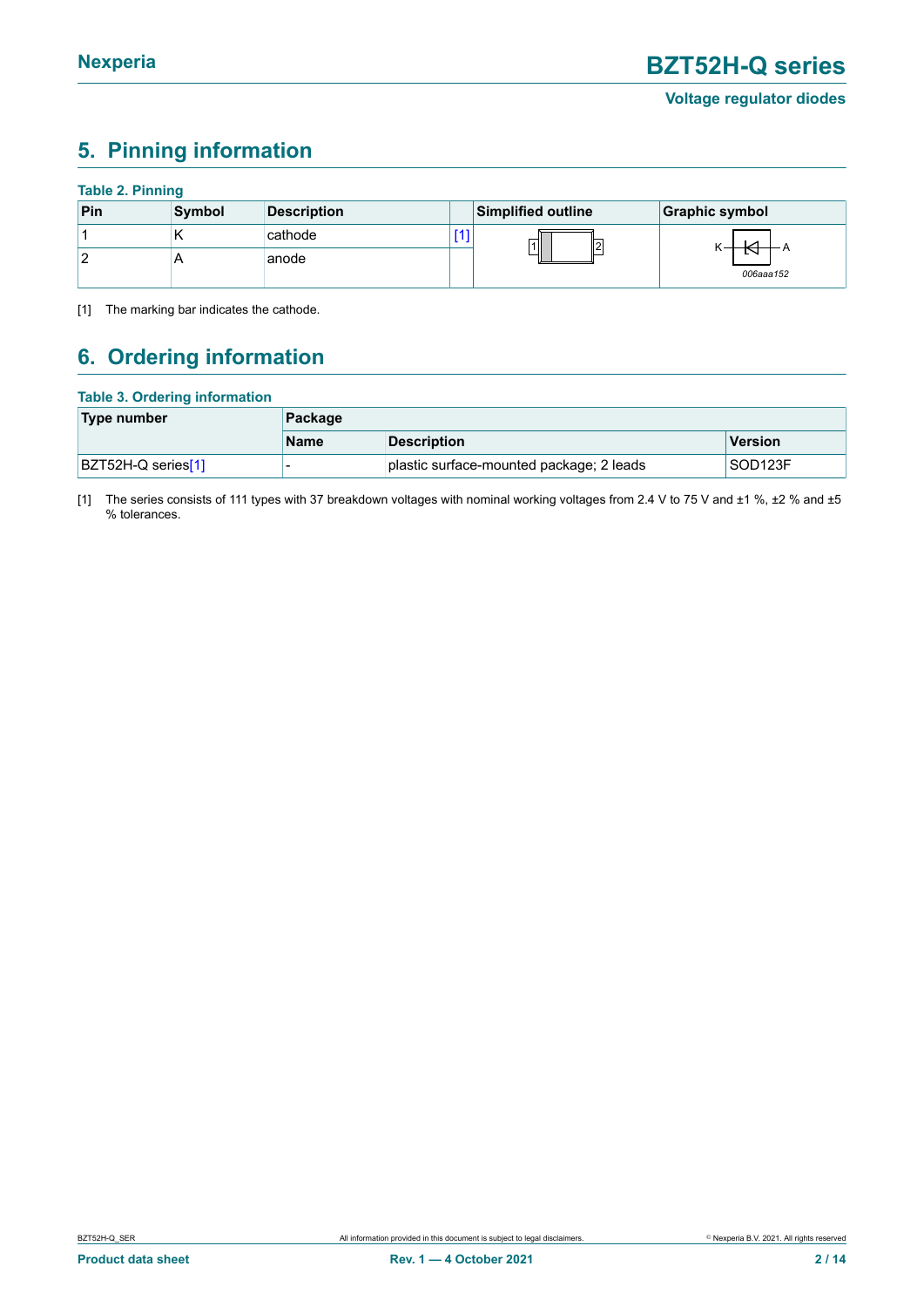**Voltage regulator diodes**

## <span id="page-2-0"></span>**7. Marking**

| <b>Type number</b>         | <b>Marking</b><br>code | <b>Type number</b> | <b>Marking</b><br>code | <b>Type number</b>  | <b>Marking</b><br>code |
|----------------------------|------------------------|--------------------|------------------------|---------------------|------------------------|
| BZT52H-A2V4-Q              | FT                     | BZT52H-B2V4-Q      | DC                     | BZT52H-C2V4-Q       | B <sub>3</sub>         |
| BZT52H-A2V7-Q              | <b>FU</b>              | BZT52H-B2V7-Q      | DD                     | BZT52H-C2V7-Q       | <b>B4</b>              |
| BZT52H-A3V0-Q              | <b>FV</b>              |                    | DE                     | BZT52H-C3V0-Q       | <b>B5</b>              |
| <b>FW</b><br>BZT52H-A3V3-Q |                        | BZT52H-B3V3-Q      | DF                     | BZT52H-C3V3-Q       | B <sub>6</sub>         |
| BZT52H-A3V6-Q              | <b>FX</b>              | BZT52H-B3V6-Q      | DG                     | BZT52H-C3V6-Q       | B7                     |
| BZT52H-A3V9-Q              | <b>FY</b>              | BZT52H-B3V9-Q      | <b>DH</b>              | BZT52H-C3V9-Q       | B <sub>8</sub>         |
| BZT52H-A4V3-Q              | <b>FZ</b>              | BZT52H-B4V3-Q      | <b>DJ</b>              | BZT52H-C4V3-Q       | B <sub>9</sub>         |
| BZT52H-A4V7-Q              | G <sub>1</sub>         | BZT52H-B4V7-Q      | DK                     | BZT52H-C4V7-Q       | <b>BA</b>              |
| BZT52H-A5V1-Q              | G <sub>2</sub>         | BZT52H-B5V1-Q      | DL.                    | BZT52H-C5V1-Q       | <b>BB</b>              |
| BZT52H-A5V6-Q              | G <sub>3</sub>         | BZT52H-B5V6-Q      | <b>DM</b>              | BZT52H-C5V6-Q       | BC                     |
| BZT52H-A6V2-Q              | G4                     | BZT52H-B6V2-Q      | DN                     | BZT52H-C6V2-Q       | <b>BD</b>              |
| BZT52H-A6V8-Q              | G <sub>5</sub>         | BZT52H-B6V8-Q      | <b>DP</b>              | BZT52H-C6V8-Q       | <b>BE</b>              |
| BZT52H-A7V5-Q              | G <sub>6</sub>         | BZT52H-B7V5-Q      | DQ                     | BZT52H-C7V5-Q       | <b>BF</b>              |
| BZT52H-A8V2-Q              | G7                     | BZT52H-B8V2-Q      | <b>DR</b>              | BZT52H-C8V2-Q       | <b>BG</b>              |
| BZT52H-A9V1-Q              | G <sub>8</sub>         | BZT52H-B9V1-Q      | DS                     | BZT52H-C9V1-Q       | <b>BH</b>              |
| BZT52H-A10-Q               | G <sub>9</sub>         | BZT52H-B10-Q       | DT                     | BZT52H-C10-Q        | <b>BJ</b>              |
| BZT52H-A11-Q               | GA                     | BZT52H-B11-Q       | <b>DU</b>              | BZT52H-C11-Q        | <b>BK</b>              |
| BZT52H-A12-Q               | <b>GB</b>              | BZT52H-B12-Q       | <b>DV</b>              | BZT52H-C12-Q        | <b>BL</b>              |
| BZT52H-A13-Q               | GC                     | BZT52H-B13-Q       | <b>DW</b>              | BZT52H-C13-Q        | <b>BM</b>              |
| BZT52H-A15-Q               | GD                     | BZT52H-B15-Q       | DX                     | <b>BZT52H-C15-Q</b> | <b>BN</b>              |
| BZT52H-A16-Q               | <b>GE</b>              | BZT52H-B16-Q       | DY                     | BZT52H-C16-Q        | <b>BP</b>              |
| BZT52H-A18-Q               | GF                     | BZT52H-B18-Q       | DZ                     | <b>BZT52H-C18-Q</b> | BQ                     |
| BZT52H-A20-Q               | GG                     | BZT52H-B20-Q       | E1                     | <b>BZT52H-C20-Q</b> | <b>BR</b>              |
| BZT52H-A22-Q               | <b>GH</b>              | BZT52H-B22-Q       | E <sub>2</sub>         | BZT52H-C22-Q        | <b>BS</b>              |
| BZT52H-A24-Q               | GJ                     | BZT52H-B24-Q       | E <sub>3</sub>         | <b>BZT52H-C24-Q</b> | <b>BT</b>              |
| BZT52H-A27-Q               | GK                     | BZT52H-B27-Q       | E4                     | BZT52H-C27-Q        | <b>BU</b>              |
| BZT52H-A30-Q               | GL                     | BZT52H-B30-Q       | E <sub>5</sub>         | BZT52H-C30-Q        | <b>BV</b>              |
| BZT52H-A33-Q               | GM                     | BZT52H-B33-Q       | E6                     | BZT52H-C33-Q        | <b>BW</b>              |
| BZT52H-A36-Q               | GN                     | BZT52H-B36-Q       | E7                     | BZT52H-C36-Q        | BX                     |
| BZT52H-A39-Q               | <b>GP</b>              | BZT52H-B39-Q       | E <sub>8</sub>         | BZT52H-C39-Q        | <b>BY</b>              |
| BZT52H-A43-Q               | GY                     | BZT52H-B43-Q       | E9                     | BZT52H-C43-Q        | BZ                     |
| BZT52H-A47-Q               | GR                     | BZT52H-B47-Q       | EA                     | BZT52H-C47-Q        | C <sub>1</sub>         |
| BZT52H-A51-Q               | GS                     | BZT52H-B51-Q       | EB                     | BZT52H-C51-Q        | C <sub>2</sub>         |
| BZT52H-A56-Q               | GT                     | BZT52H-B56-Q       | EC                     | BZT52H-C56-Q        | C <sub>3</sub>         |
| BZT52H-A62-Q               | GU                     | BZT52H-B62-Q       | ED.                    | BZT52H-C62-Q        | C4                     |
| BZT52H-A68-Q               | GV                     | BZT52H-B68-Q       | EE.                    | BZT52H-C68-Q        | C <sub>5</sub>         |
| BZT52H-A75-Q               | GW                     | BZT52H-B75-Q       | EF                     | BZT52H-C75-Q        | C6                     |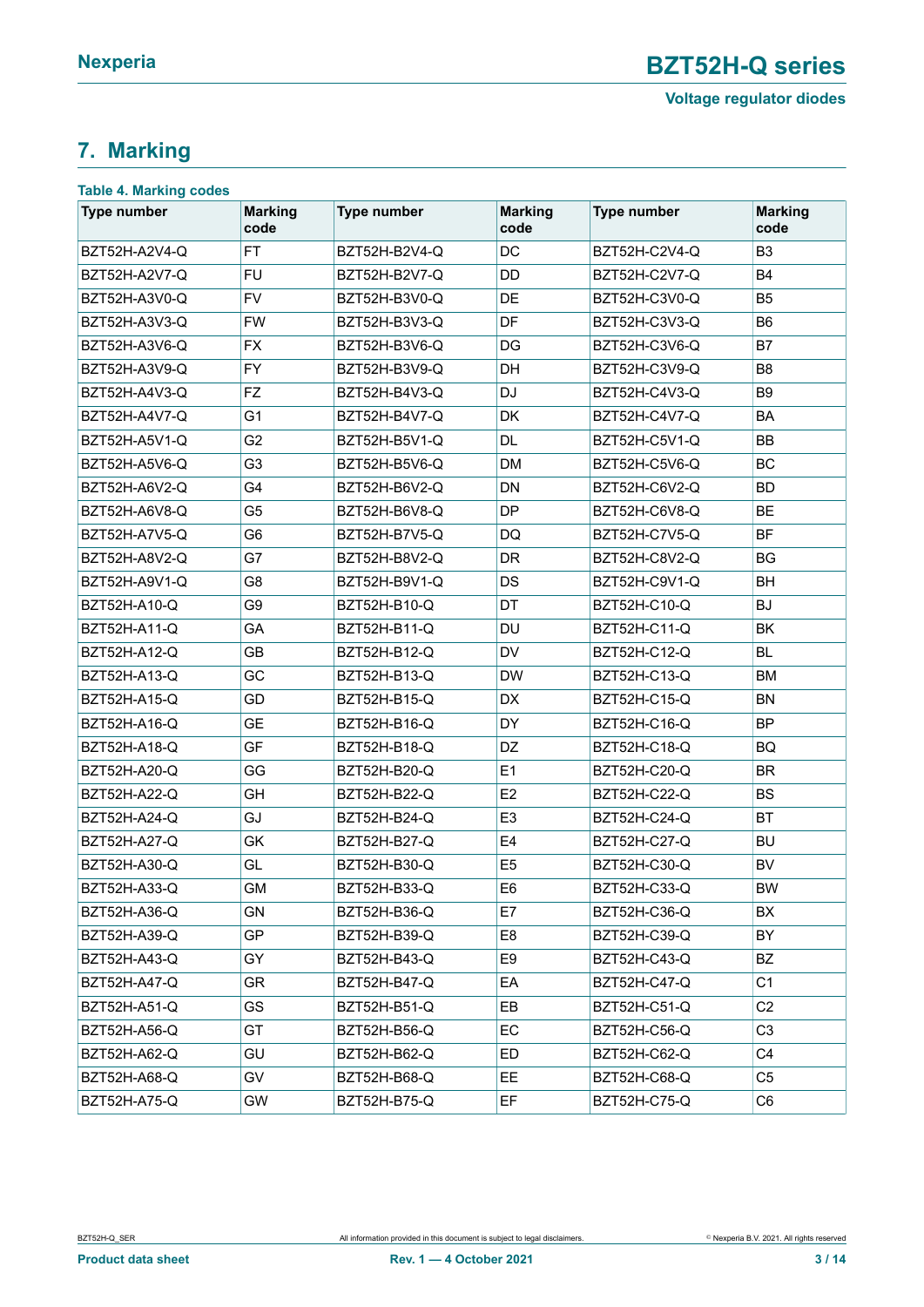### <span id="page-3-1"></span><span id="page-3-0"></span>**8. Limiting values**

#### **Table 5. Limiting values**

*In accordance with the Absolute Maximum Rating System (IEC 60134).*

| Symbol           | <b>Parameter</b>                                 | <b>Conditions</b> |     | Min   | Max                          | <b>Unit</b>  |
|------------------|--------------------------------------------------|-------------------|-----|-------|------------------------------|--------------|
| $ I_F $          | forward current                                  |                   |     |       | 250                          | mA           |
| $I_{ZSM}$        | non-repetitive peak<br>reverse current           |                   | [1] |       | see<br>Tables 8, 9<br>and 10 |              |
| $P_{ZSM}$        | non-repetitive peak<br>reverse power dissipation |                   | [1] |       | 40                           | W            |
| $P_{\text{tot}}$ | total power dissipation                          | $T_{amb}$ ≤ 25 °C | [2] |       | 375                          | mW           |
|                  |                                                  |                   | [3] |       | 830                          | mW           |
| $T_i$            | junction temperature                             |                   |     |       | 150                          | $^{\circ}C$  |
| $I_{amb}$        | ambient temperature                              |                   |     | $-65$ | $+150$                       | $^{\circ}$ C |
| $T_{\text{stg}}$ | storage temperature                              |                   |     | $-65$ | $+150$                       | $^{\circ}C$  |

[1]  $t_p$  = 100 µs; square wave; T<sub>j</sub> = 25 °C prior to surge.

ted the vice mounted on an FR4 PCB, single-sided copper, tin-plated and standard footprint.<br>[3] Device mounted on an FR4 PCB, single-sided copper, tin-plated, mounting pad for cath

 $[3]$  Device mounted on an FR4 PCB, single-sided copper, tin-plated, mounting pad for cathode 1 cm<sup>2</sup>.

### <span id="page-3-2"></span>**9. Thermal characteristics**

### **Table 6. Thermal characteristics**

| Symbol         | <b>Parameter</b>                                    | <b>Conditions</b> |     | Min | <b>Typ</b> | Max | Unit |
|----------------|-----------------------------------------------------|-------------------|-----|-----|------------|-----|------|
| $R_{th(j-a)}$  | thermal resistance from                             | in free air       | 11  |     |            | 330 | K/W  |
|                | junction to ambient                                 |                   |     | [2] |            | 150 | K/W  |
| $R_{th(j-sp)}$ | thermal resistance from<br>junction to solder point |                   | [3] |     |            | 70  | K/W  |

[1] Device mounted on an FR4 PCB, single-sided copper, tin-plated and standard footprint.

[2] Device mounted on an FR4 PCB, single-sided copper, tin-plated, mounting pad for cathode 1 cm<sup>2</sup>.

[3] Soldering point of cathode tab.

### <span id="page-3-3"></span>**10. Characteristics**

### **Table 7. Characteristics**

*Tj = 25 °C unless otherwise specified.*

| Symbol | <b>Parameter</b> | Conditions                                      |            | Min | <b>Typ</b> | Max | Unit |
|--------|------------------|-------------------------------------------------|------------|-----|------------|-----|------|
| V⊧     | forward voltage  | 10<br>mA<br>$\overline{\phantom{0}}$<br>⊩<br>-- | <b>FA3</b> |     | -          | 0.9 |      |

[1] Pulse test:  $t_p \le 300$  μs;  $\delta \le 0.02$ .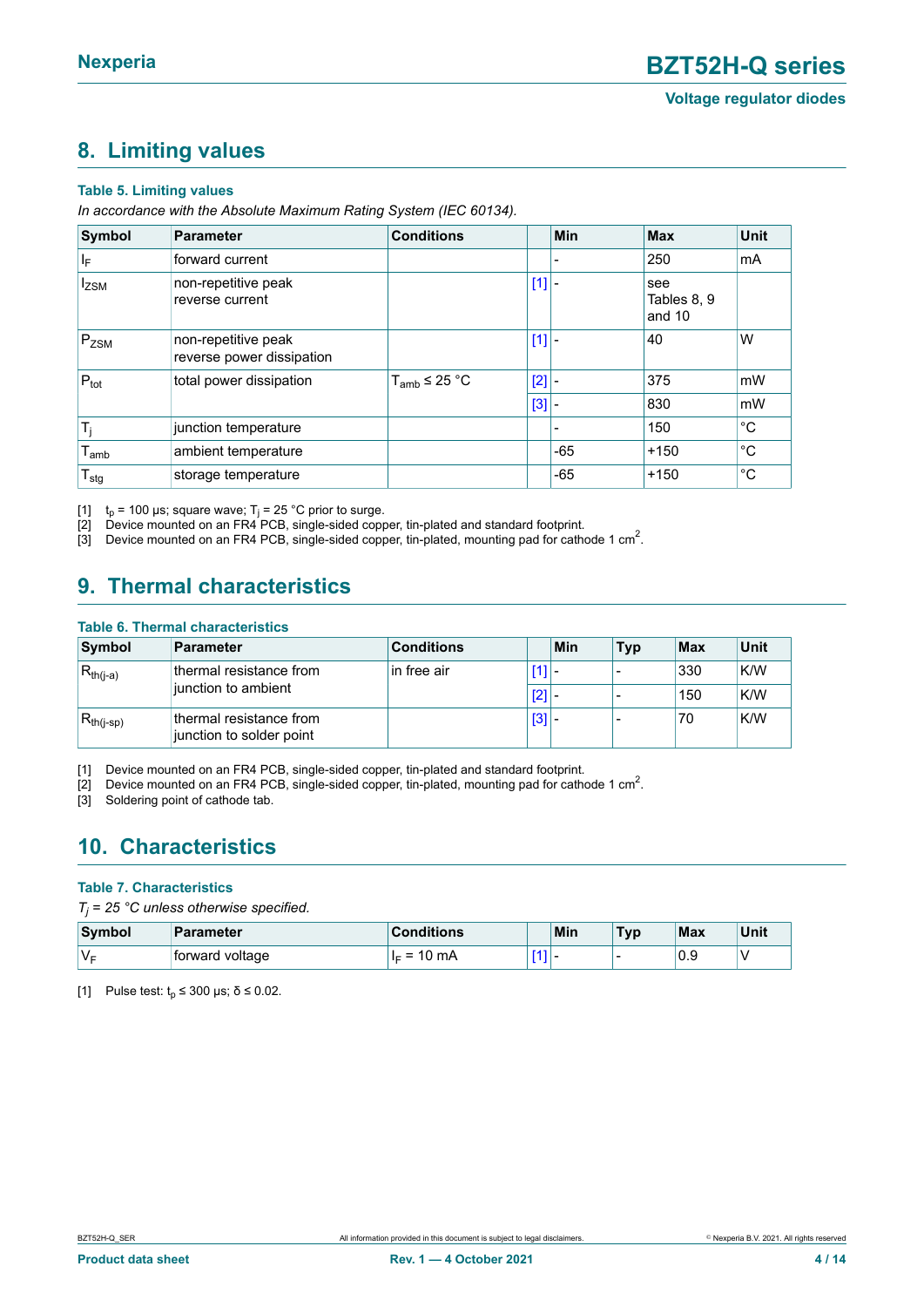### **Voltage regulator diodes**

### **Table 8. Characteristics per type; BZT52H-A2V4-Q to BZT52H-C24-Q**

#### *Tj = 25 °C unless otherwise specified.*

| BZT52H Sel<br>-XXX |              | Working<br>voltage<br>$V_Z(V)$<br>$I_Z = 5$ mA |            | <b>Maximum differential</b><br>resistance<br>$r_{\text{dif}}(\Omega)$ |              | <b>Reverse</b><br>current<br>$I_R(\mu A)$ |                         | <b>Temperature</b><br>coefficient<br>$S_{Z}$ (mV/K)<br>$I_Z = 5$ mA |            | <b>Diode</b><br>capacitance<br>$C_{d}$ (pF) [1] | Non-repetitive<br>peak reverse<br>current<br>$I_{ZSM}$ (A) $[2]$ |
|--------------------|--------------|------------------------------------------------|------------|-----------------------------------------------------------------------|--------------|-------------------------------------------|-------------------------|---------------------------------------------------------------------|------------|-------------------------------------------------|------------------------------------------------------------------|
|                    |              | Min                                            | <b>Max</b> | $I_Z = 1$ mA                                                          | $I_Z = 5$ mA | <b>Max</b>                                | $V_R(V)$                | Min                                                                 | <b>Max</b> | <b>Max</b>                                      | <b>Max</b>                                                       |
| 2V4-Q              | Α            | 2.37                                           | 2.43       | 400                                                                   | 85           | 50                                        | 1                       | $-3.5$                                                              | 0.0        | 450                                             | 6.0                                                              |
|                    | B            | 2.35                                           | 2.45       |                                                                       |              |                                           |                         |                                                                     |            |                                                 |                                                                  |
|                    | C            | 2.20                                           | 2.60       |                                                                       |              |                                           |                         |                                                                     |            |                                                 |                                                                  |
| 2V7-Q              | Α            | 2.67                                           | 2.73       | 500                                                                   | 83           | 20                                        | 1                       | $-3.5$                                                              | 0.0        | 450                                             | 6.0                                                              |
|                    | B            | 2.65                                           | 2.75       |                                                                       |              |                                           |                         |                                                                     |            |                                                 |                                                                  |
|                    | C            | 2.50                                           | 2.90       |                                                                       |              |                                           |                         |                                                                     |            |                                                 |                                                                  |
| 3V0-Q              | Α            | 2.97                                           | 3.03       | 500                                                                   | 95           | 10                                        | 1                       | $-3.5$                                                              | 0.0        | 450                                             | 6.0                                                              |
|                    | В            | 2.94                                           | 3.06       |                                                                       |              |                                           |                         |                                                                     |            |                                                 |                                                                  |
|                    | $\mathsf{C}$ | 2.80                                           | 3.20       |                                                                       |              |                                           |                         |                                                                     |            |                                                 |                                                                  |
| $3V3-Q$            | Α            | 3.26                                           | 3.34       | 500                                                                   | 95           | 5                                         | 1                       | $-3.5$                                                              | 0.0        | 450                                             | 6.0                                                              |
|                    | В            | 3.23                                           | 3.37       |                                                                       |              |                                           |                         |                                                                     |            |                                                 |                                                                  |
|                    | $\mathsf C$  | 3.10                                           | 3.50       |                                                                       |              |                                           |                         |                                                                     |            |                                                 |                                                                  |
| 3V6-Q              | Α            | 3.56                                           | 3.64       | 500                                                                   | 95           | 5                                         | 1                       | $-3.5$                                                              | 0.0        | 450                                             | 6.0                                                              |
|                    | В            | 3.53                                           | 3.67       |                                                                       |              |                                           |                         |                                                                     |            |                                                 |                                                                  |
|                    | C            | 3.40                                           | 3.80       |                                                                       |              |                                           |                         |                                                                     |            |                                                 |                                                                  |
| 3V9-Q              | Α            | 3.86                                           | 3.94       | 500                                                                   | 95           | $\mathbf{3}$                              | 1                       | $-3.5$                                                              | 0.0        | 450                                             | $6.0\,$                                                          |
|                    | B            | 3.82                                           | 3.98       |                                                                       |              |                                           |                         |                                                                     |            |                                                 |                                                                  |
|                    | C            | 3.70                                           | 4.10       |                                                                       |              |                                           |                         |                                                                     |            |                                                 |                                                                  |
| 4V3-Q              | Α            | 4.25                                           | 4.35       | 500                                                                   | 95           | $\mathbf{3}$                              | 1                       | $-3.5$                                                              | 0.0        | 450                                             | 6.0                                                              |
|                    | B            | 4.21                                           | 4.39       |                                                                       |              |                                           |                         |                                                                     |            |                                                 |                                                                  |
|                    | C            | 4.00                                           | 4.60       |                                                                       |              |                                           |                         |                                                                     |            |                                                 |                                                                  |
| 4V7-Q              | Α            | 4.65                                           | 4.75       | 500                                                                   | 78           | 3                                         | $\overline{c}$          | $-3.5$                                                              | 0.2        | 300                                             | 6.0                                                              |
|                    | В            | 4.61                                           | 4.79       |                                                                       |              |                                           |                         |                                                                     |            |                                                 |                                                                  |
|                    | $\mathsf C$  | 4.40                                           | 5.00       |                                                                       |              |                                           |                         |                                                                     |            |                                                 |                                                                  |
| 5V1-Q              | Α            | 5.04                                           | 5.16       | 480                                                                   | 60           | $\overline{c}$                            | 2                       | $-2.7$                                                              | 1.2        | 300                                             | 6.0                                                              |
|                    | В            | 5.00                                           | 5.20       |                                                                       |              |                                           |                         |                                                                     |            |                                                 |                                                                  |
|                    | C            | 4.80                                           | 5.40       |                                                                       |              |                                           |                         |                                                                     |            |                                                 |                                                                  |
| 5V6-Q              | Α            | 5.54                                           | 5.66       | 400                                                                   | 40           | 1                                         | $\overline{2}$          | $-2.0$                                                              | 2.5        | 300                                             | $6.0\,$                                                          |
|                    | В            | 5.49                                           | 5.71       |                                                                       |              |                                           |                         |                                                                     |            |                                                 |                                                                  |
|                    | C            | 5.20                                           | 6.00       |                                                                       |              |                                           |                         |                                                                     |            |                                                 |                                                                  |
| 6V2-Q              | А            | 6.13                                           | 6.27       | 150                                                                   | $10$         | $\mathbf{3}$                              | $\overline{\mathbf{4}}$ | 0.4                                                                 | 3.7        | 200                                             | 6.0                                                              |
|                    | В            | 6.08                                           | 6.32       |                                                                       |              |                                           |                         |                                                                     |            |                                                 |                                                                  |
|                    | C            | 5.80                                           | 6.60       |                                                                       |              |                                           |                         |                                                                     |            |                                                 |                                                                  |
| 6V8-Q              | Α            | 6.73                                           | 6.87       | 80                                                                    | 8            | $\boldsymbol{2}$                          | 4                       | 1.2                                                                 | 4.5        | 200                                             | $6.0\,$                                                          |
|                    | В            | 6.66                                           | 6.94       |                                                                       |              |                                           |                         |                                                                     |            |                                                 |                                                                  |
|                    | C            | 6.40                                           | 7.20       |                                                                       |              |                                           |                         |                                                                     |            |                                                 |                                                                  |
| 7V5-Q              | Α            | 7.42                                           | 7.58       | 80                                                                    | $10$         | 1                                         | $\sqrt{5}$              | 2.5                                                                 | 5.3        | 150                                             | 4.0                                                              |
|                    | B            | 7.35                                           | 7.65       |                                                                       |              |                                           |                         |                                                                     |            |                                                 |                                                                  |
|                    | $\mathsf C$  | 7.00                                           | 7.90       |                                                                       |              |                                           |                         |                                                                     |            |                                                 |                                                                  |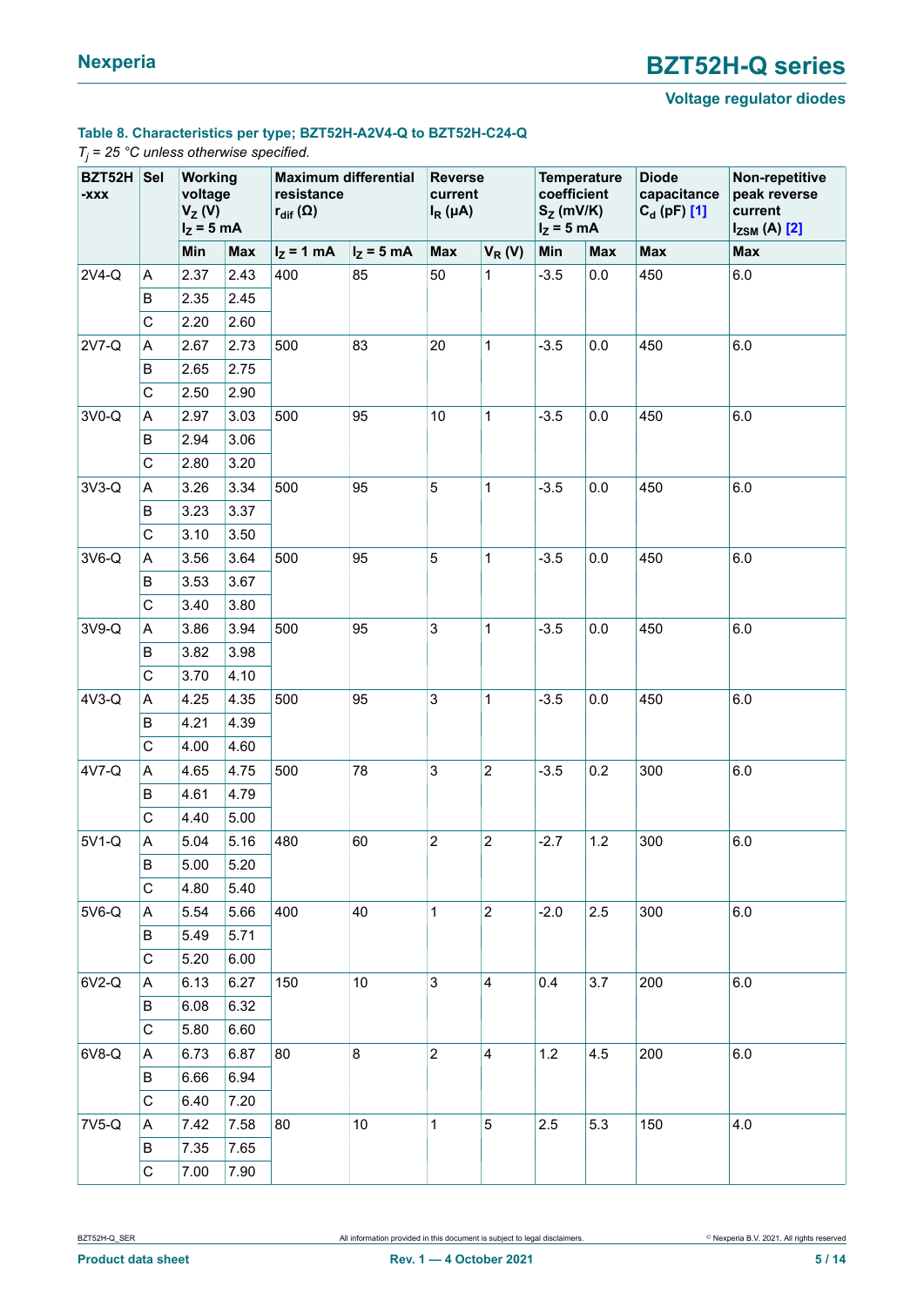### **Voltage regulator diodes**

<span id="page-5-0"></span>

| XXX-     | Sel<br><b>BZT52H</b><br>Working<br>voltage<br>$V_Z(V)$<br>$I_Z = 5$ mA |       |                      | <b>Maximum differential</b><br>resistance<br>$r_{\text{dif}}(\Omega)$ |              | <b>Reverse</b><br>current<br>$I_R(\mu A)$ |                | coefficient<br>$S_Z$ (mV/K)<br>$I_z = 5$ mA | <b>Temperature</b> | <b>Diode</b><br>capacitance<br>$C_d$ (pF) [1] | Non-repetitive<br>peak reverse<br>current<br>$I_{ZSM}$ (A) $[2]$ |
|----------|------------------------------------------------------------------------|-------|----------------------|-----------------------------------------------------------------------|--------------|-------------------------------------------|----------------|---------------------------------------------|--------------------|-----------------------------------------------|------------------------------------------------------------------|
|          |                                                                        | Min   | <b>Max</b>           | $I_z = 1$ mA                                                          | $I_z = 5$ mA | <b>Max</b>                                | $V_R(V)$       | Min                                         | <b>Max</b>         | <b>Max</b>                                    | <b>Max</b>                                                       |
| 8V2-Q    | Α                                                                      | 8.11  | 8.29                 | 80                                                                    | 10           | 0.7                                       | $\overline{5}$ | 3.2                                         | 6.2                | 150                                           | 4.0                                                              |
|          | В                                                                      | 8.04  | 8.36                 |                                                                       |              |                                           |                |                                             |                    |                                               |                                                                  |
|          | C                                                                      | 7.70  | 8.70                 |                                                                       |              |                                           |                |                                             |                    |                                               |                                                                  |
| 9V1-Q    | Α                                                                      | 9.00  | 9.20                 | 100                                                                   | 10           | 0.5                                       | $\,6\,$        | 3.8                                         | 7.0                | 150                                           | 3.0                                                              |
|          | В                                                                      | 8.92  | 9.28                 |                                                                       |              |                                           |                |                                             |                    |                                               |                                                                  |
|          | C                                                                      | 8.50  | 9.60                 |                                                                       |              |                                           |                |                                             |                    |                                               |                                                                  |
| $10-Q$   | A                                                                      | 9.90  | 10.10                | 70                                                                    | 10           | 0.2                                       | $\overline{7}$ | 4.5                                         | 8.0                | 90                                            | 3.0                                                              |
|          | В                                                                      | 9.80  | 10.20                |                                                                       |              |                                           |                |                                             |                    |                                               |                                                                  |
|          | C                                                                      | 9.40  | 10.60                |                                                                       |              |                                           |                |                                             |                    |                                               |                                                                  |
| $11-Q$   | Α                                                                      | 10.89 | 11.11                | 70                                                                    | 10           | 0.1                                       | 8              | 5.4                                         | 9.0                | 85                                            | 2.5                                                              |
|          | B                                                                      | 10.80 | 11.20                |                                                                       |              |                                           |                |                                             |                    |                                               |                                                                  |
|          | C                                                                      | 10.40 | 11.60                |                                                                       |              |                                           |                |                                             |                    |                                               |                                                                  |
| $12-Q$   | А                                                                      | 11.88 | 12.12                | 90                                                                    | 10           | 0.1                                       | 8              | 6.0                                         | 10.0               | 85                                            | 2.5                                                              |
|          | B                                                                      | 11.80 | 12.20                |                                                                       |              |                                           |                |                                             |                    |                                               |                                                                  |
|          | C                                                                      | 11.40 | 12.70                |                                                                       |              |                                           |                |                                             |                    |                                               |                                                                  |
| $13-Q$   | Α                                                                      | 12.87 | 13.13                | 110                                                                   | 10           | 0.1                                       | 8              | 7.0                                         | 11.0               | 80                                            | 2.5                                                              |
|          | В                                                                      | 12.70 | 13.30                |                                                                       |              |                                           |                |                                             |                    |                                               |                                                                  |
|          | $\mathsf{C}$                                                           | 12.40 | 14.10                |                                                                       |              |                                           |                |                                             |                    |                                               |                                                                  |
| $15-Q$   | Α                                                                      | 14.85 | 15.15                | 110                                                                   | 15           | 0.05                                      | 10.5           | 9.2                                         | 13.0               | 75                                            | 2.0                                                              |
|          | B                                                                      | 14.70 | 15.30                |                                                                       |              |                                           |                |                                             |                    |                                               |                                                                  |
|          | C                                                                      | 13.80 | 15.60                |                                                                       |              |                                           |                |                                             |                    |                                               |                                                                  |
| $16-Q$   | A                                                                      | 15.84 | 16.16                | 170                                                                   | 20           | 0.05                                      | 11.2           | 10.4                                        | 14.0               | 75                                            | 1.5                                                              |
|          | В                                                                      | 15.70 | 16.30                |                                                                       |              |                                           |                |                                             |                    |                                               |                                                                  |
|          | $\mathsf{C}$                                                           | 15.30 | 17.10                |                                                                       |              |                                           |                |                                             |                    |                                               |                                                                  |
| $18-Q$   | А                                                                      | 17.82 | 18.18                | 170                                                                   | 20           | 0.05                                      | 12.6           | 12.4                                        | 16.0               | 70                                            | 1.5                                                              |
|          | B                                                                      |       | $\sqrt{17.60}$ 18.40 |                                                                       |              |                                           |                |                                             |                    |                                               |                                                                  |
|          | C                                                                      | 16.80 | 19.10                |                                                                       |              |                                           |                |                                             |                    |                                               |                                                                  |
| $20 - Q$ | Α                                                                      | 19.80 | 20.20 220            |                                                                       | 20           | 0.05                                      | 14             | 14.4                                        | 18.0               | 60                                            | 1.5                                                              |
|          | в                                                                      | 19.60 | 20.40                |                                                                       |              |                                           |                |                                             |                    |                                               |                                                                  |
|          | C                                                                      | 18.80 | 21.20                |                                                                       |              |                                           |                |                                             |                    |                                               |                                                                  |
| $22-Q$   | Α                                                                      | 21.78 | 22.22                | 220                                                                   | 25           | 0.05                                      | 15.4           | 16.4                                        | 20.0               | 60                                            | 1.25                                                             |
|          | В                                                                      | 21.60 | 22.40                |                                                                       |              |                                           |                |                                             |                    |                                               |                                                                  |
|          | C                                                                      | 20.80 | 23.30                |                                                                       |              |                                           |                |                                             |                    |                                               |                                                                  |
| $24-Q$   | Α                                                                      | 23.76 | 24.24                | 220                                                                   | 30           | 0.05                                      | 16.8           | 18.4<br>22.0                                | 55                 | 1.25                                          |                                                                  |
|          | В                                                                      | 23.50 | 24.50                |                                                                       |              |                                           |                |                                             |                    |                                               |                                                                  |
|          | C                                                                      | 22.80 | 25.60                |                                                                       |              |                                           |                |                                             |                    |                                               |                                                                  |

[1] f = 1 MHz;  $V_R$  = 0 V

[2]  $t_p$  = 100 μs; T<sub>amb</sub> = 25 °C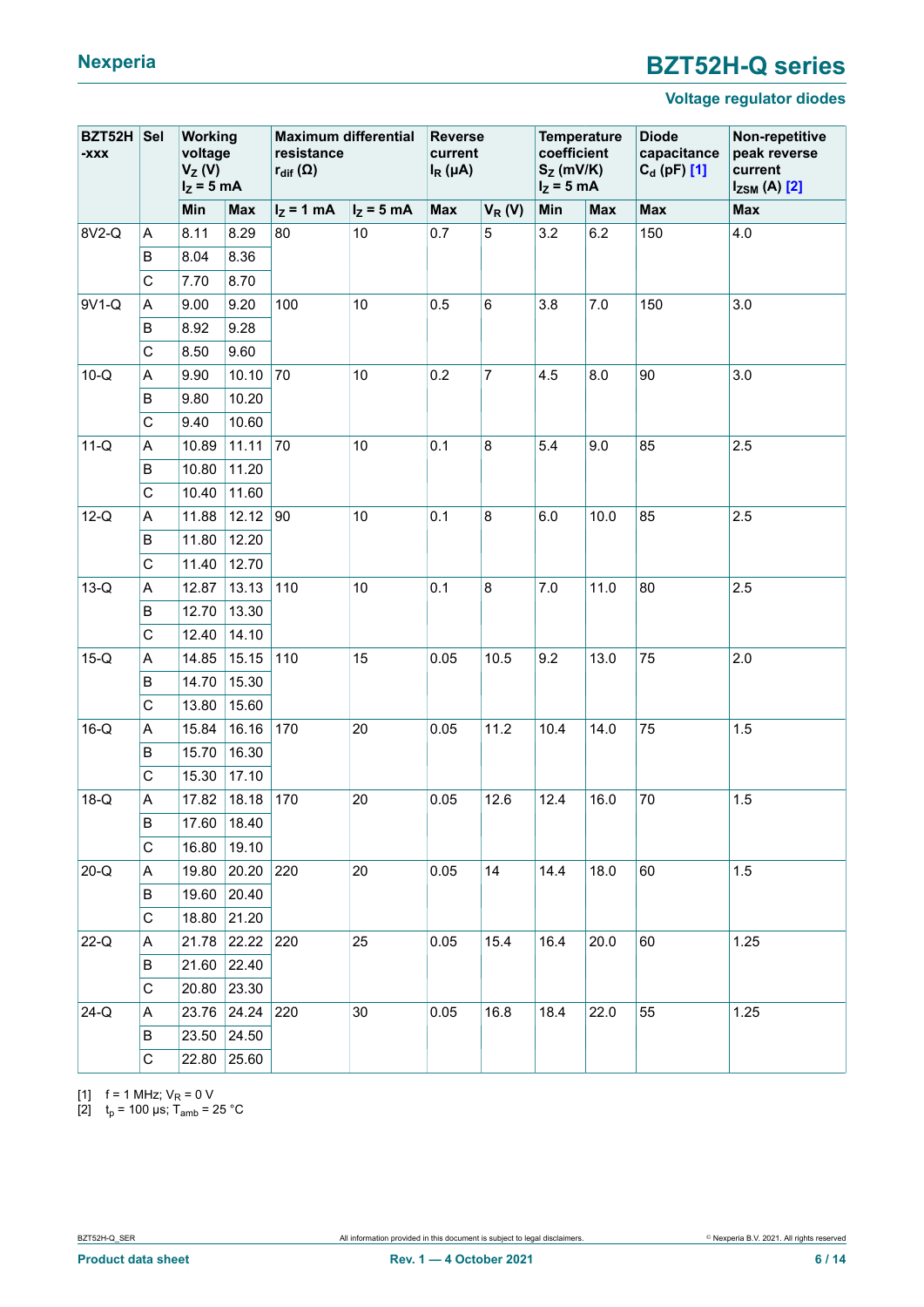### **Voltage regulator diodes**

### <span id="page-6-0"></span>**Table 9. Characteristics per type; BZT52H-A27-Q to BZT52H-C51-Q**

#### *Tj = 25 °C unless otherwise specified.*

| BZT52H<br>XXX- | <b>Sel</b> | <b>Working</b><br>voltage<br>$V_Z(V)$<br>$I_Z = 2$ mA |            | <b>Maximum differential</b><br>resistance<br>$r_{\text{dif}}(\Omega)$ |             |      | <b>Reverse</b><br>current<br>$I_R(\mu A)$ |      | <b>Temperature</b><br>coefficient<br>$S_Z$ (mV/K)<br>$I_z = 2$ mA | <b>Diode</b><br>capacitance<br>$C_{d}$ (pF) [1] | Non-repetitive<br>peak reverse<br>current<br>$I_{ZSM}$ (A) $[2]$ |
|----------------|------------|-------------------------------------------------------|------------|-----------------------------------------------------------------------|-------------|------|-------------------------------------------|------|-------------------------------------------------------------------|-------------------------------------------------|------------------------------------------------------------------|
|                |            | Min                                                   | <b>Max</b> | $I_Z = 1$ mA                                                          | $IZ$ = 5 mA | Max  | $V_R(V)$                                  | Min  | <b>Max</b>                                                        | <b>Max</b>                                      | <b>Max</b>                                                       |
| $27-Q$         | Α          | 26.73                                                 | 27.27      | 250                                                                   | 40          | 0.05 | 18.9                                      | 21.4 | 25.3                                                              | 50                                              | 1.0                                                              |
|                | B          | 26.50                                                 | 27.50      |                                                                       |             |      |                                           |      |                                                                   |                                                 |                                                                  |
|                | C          | 25.10                                                 | 28.90      |                                                                       |             |      |                                           |      |                                                                   |                                                 |                                                                  |
| $30-Q$         | Α          | 29.70                                                 | 30.30      | 250                                                                   | 40          | 0.05 | 21                                        | 24.4 | 29.4                                                              | 50                                              | 1.0                                                              |
| $33-Q$         | В          | 29.40                                                 | 30.60      |                                                                       |             |      |                                           |      |                                                                   |                                                 |                                                                  |
|                | C          | 28.00                                                 | 32.00      |                                                                       |             |      |                                           |      |                                                                   |                                                 |                                                                  |
|                | A          | 32.67                                                 | 33.33      | 250                                                                   | 40          | 0.05 | 23.1                                      | 27.4 | 33.4                                                              | 45                                              | 0.9                                                              |
|                | B          | 32.30                                                 | 33.70      |                                                                       |             |      |                                           |      |                                                                   |                                                 |                                                                  |
|                | C          | 31.00                                                 | 35.00      |                                                                       |             |      |                                           |      |                                                                   |                                                 |                                                                  |
| $36-Q$         | A          | 35.64                                                 | 36.36      | 250                                                                   | 60          | 0.05 | 25.2                                      | 30.4 | 37.4                                                              | 45                                              | 0.8                                                              |
|                | B          | 35.30                                                 | 36.70      |                                                                       |             |      |                                           |      |                                                                   |                                                 |                                                                  |
|                | C          | 34.00                                                 | 38.00      |                                                                       |             |      |                                           |      |                                                                   |                                                 |                                                                  |
| $39-Q$         | A          | 38.61                                                 | 39.39      | 300                                                                   | 75          | 0.05 | 27.3                                      | 33.4 | 41.2                                                              | 45                                              | 0.7                                                              |
|                | В          | 38.20                                                 | 39.80      |                                                                       |             |      |                                           |      |                                                                   |                                                 |                                                                  |
|                | C          | 37.00                                                 | 41.00      |                                                                       |             |      |                                           |      |                                                                   |                                                 |                                                                  |
| $43-Q$         | Α          | 42.57                                                 | 43.43      | 325                                                                   | 80          | 0.05 | 30.1                                      | 37.6 | 46.6                                                              | 40                                              | 0.6                                                              |
|                | B          | 42.10                                                 | 43.90      |                                                                       |             |      |                                           |      |                                                                   |                                                 |                                                                  |
|                | C          | 40.00                                                 | 46.00      |                                                                       |             |      |                                           |      |                                                                   |                                                 |                                                                  |
| $47-Q$         | A          | 46.53                                                 | 47.47      | 325                                                                   | 90          | 0.05 | 32.9                                      | 42.0 | 51.8                                                              | 40                                              | 0.5                                                              |
|                | B          | 46.10                                                 | 47.90      |                                                                       |             |      |                                           |      |                                                                   |                                                 |                                                                  |
|                | C          | 44.00                                                 | 50.00      |                                                                       |             |      |                                           |      |                                                                   |                                                 |                                                                  |
| $51-Q$         | A          | 50.49                                                 | 51.51      | 350                                                                   | 100         | 0.05 | 35.7                                      | 46.6 | 57.2                                                              | 40                                              | 0.4                                                              |
|                | В          | 50.00                                                 | 52.00      |                                                                       |             |      |                                           |      |                                                                   |                                                 |                                                                  |
|                | C          | 48.00                                                 | 54.00      |                                                                       |             |      |                                           |      |                                                                   |                                                 |                                                                  |

[1]  $f = 1$  MHz;  $V_R = 0$  V

[2]  $t_p = 100 \text{ }\mu\text{s}$ ;  $\hat{T}_{amb} = 25 \text{ }^{\circ}\text{C}$ .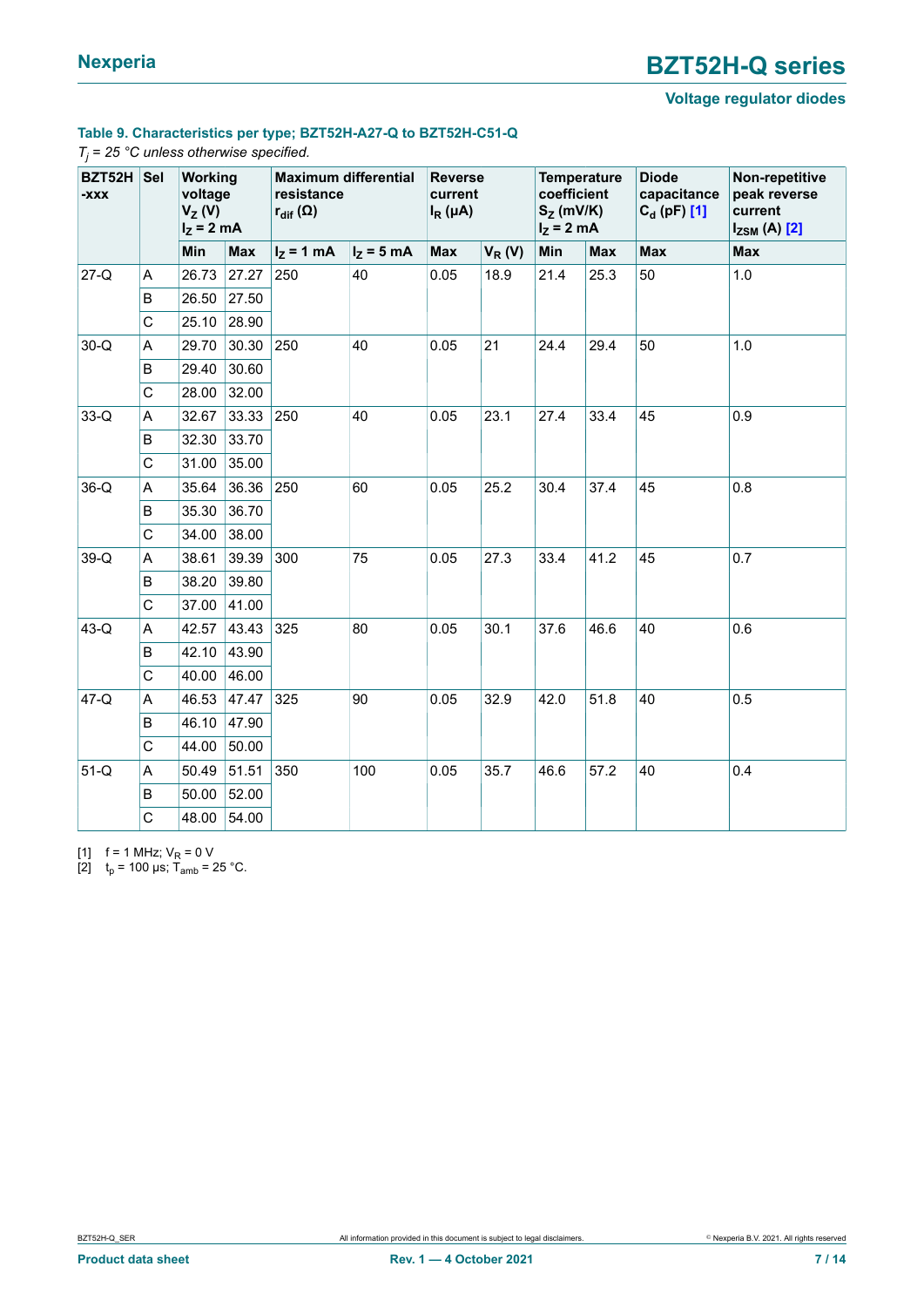### **Voltage regulator diodes**

### **Table 10. Characteristics per type; BZT52H-A56-Q to BZT52H-C75-Q**

#### <span id="page-7-0"></span>*Tj = 25 °C unless otherwise specified.*

| BZT52H<br>$-XXX$ | <b>Sel</b> | <b>Working</b><br>voltage<br>$V_Z(V)$<br>$I_7 = 2$ mA |            | <b>Maximum differential</b><br>resistance<br>$\mathsf{r}_{\mathsf{dif}}\left(\Omega\right)$ |              | <b>Reverse</b><br>current<br>$I_R(\mu A)$ |          | <b>Temperature</b><br>coefficient<br>$S_{Z}$ (mV/K)<br>$I_z = 2$ mA |            | <b>Diode</b><br>capacitance<br>$C_{d}$ (pF) [1] | Non-repetitive<br>peak reverse<br>current<br>$I_{ZSM}$ (A) $[2]$ |
|------------------|------------|-------------------------------------------------------|------------|---------------------------------------------------------------------------------------------|--------------|-------------------------------------------|----------|---------------------------------------------------------------------|------------|-------------------------------------------------|------------------------------------------------------------------|
|                  |            | <b>Min</b>                                            | <b>Max</b> | $I_{Z} = 0.5$<br>mA                                                                         | $I_z = 2$ mA | <b>Max</b>                                | $V_R(V)$ | <b>Min</b>                                                          | <b>Max</b> | <b>Max</b>                                      | <b>Max</b>                                                       |
| $56-Q$           | Α          | 55.44                                                 | 56.56      | 375                                                                                         | 120          | 0.05                                      | 39.2     | 52.2                                                                | 63.8       | 40                                              | 0.3                                                              |
|                  | B          | 54.90                                                 | 57.10      |                                                                                             |              |                                           |          |                                                                     |            |                                                 |                                                                  |
|                  | C          | 52.00                                                 | 60.00      | 400                                                                                         |              |                                           |          |                                                                     |            |                                                 |                                                                  |
| $62-Q$           | A          | 61.38                                                 | 62.62      |                                                                                             | 140          | 0.05                                      | 43.4     | 58.8                                                                | 71.6       | 35                                              | 0.3                                                              |
|                  | B          | 60.80                                                 | 63.20      |                                                                                             |              |                                           |          | 65.6<br>79.8                                                        |            |                                                 | 0.25                                                             |
|                  | C          | 58.00                                                 | 66.00      |                                                                                             |              |                                           |          |                                                                     |            |                                                 |                                                                  |
| 68-Q             | A          | 67.32                                                 | 68.68      | 400                                                                                         | 160          | 0.05                                      | 47.6     |                                                                     |            | 35                                              |                                                                  |
|                  | B          | 66.60                                                 | 69.40      |                                                                                             |              |                                           |          |                                                                     |            |                                                 |                                                                  |
|                  | C          | 64.00                                                 | 72.00      |                                                                                             |              |                                           |          |                                                                     |            |                                                 |                                                                  |
| 75-Q             | A          | 74.25                                                 | 75.75      | 400                                                                                         | 175          | 0.05                                      | 52.5     | 73.4                                                                | 88.6       | 35                                              | 0.20                                                             |
|                  | B          | 73.50                                                 | 76.50      |                                                                                             |              |                                           |          |                                                                     |            |                                                 |                                                                  |
|                  | C          | 70.00                                                 | 79.00      |                                                                                             |              |                                           |          |                                                                     |            |                                                 |                                                                  |

[1] f = 1 MHz;  $V_R$  = 0 V

[2]  $t_p$  = 100 μs; T<sub>amb</sub> = 25 °C.

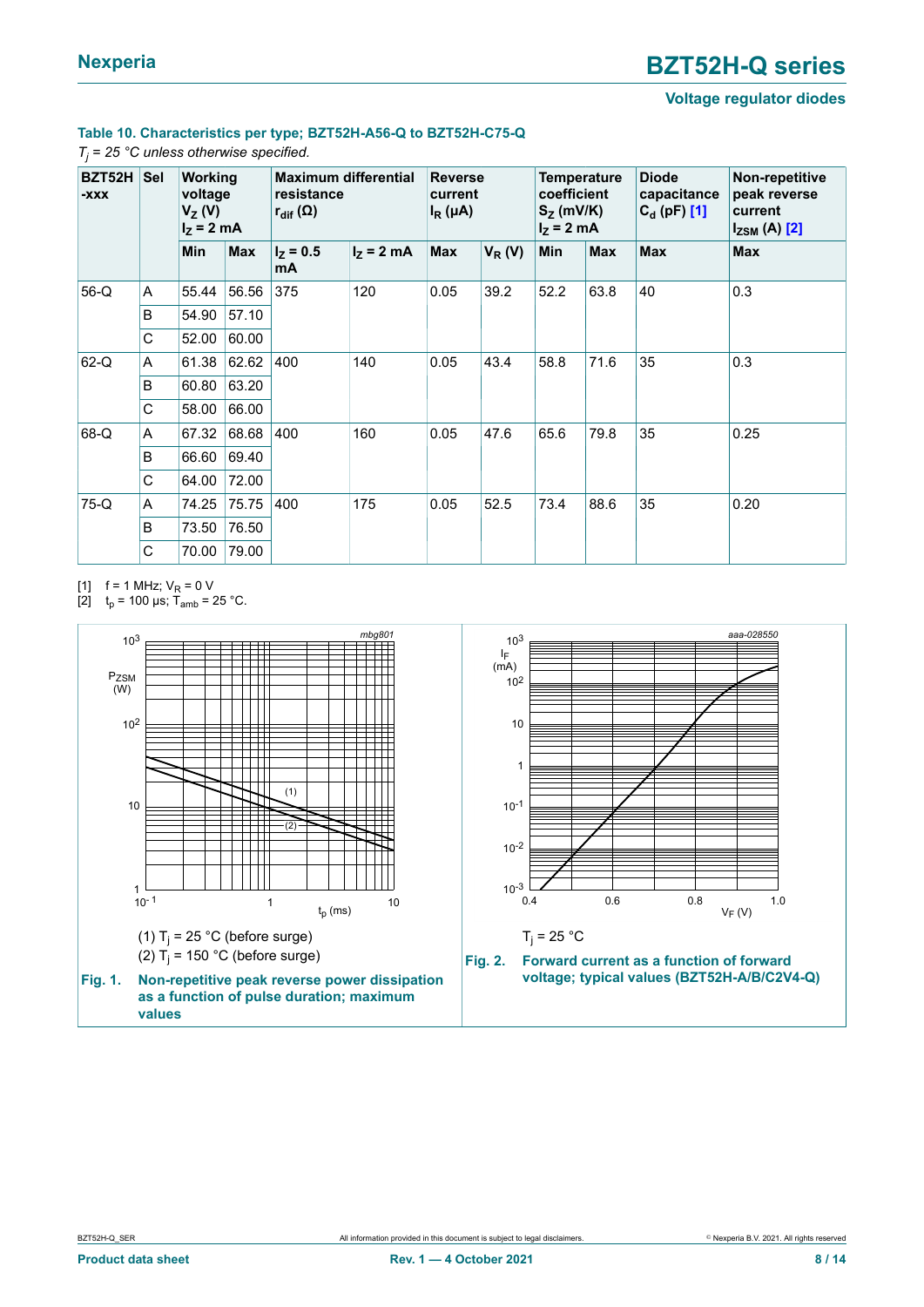### **Voltage regulator diodes**

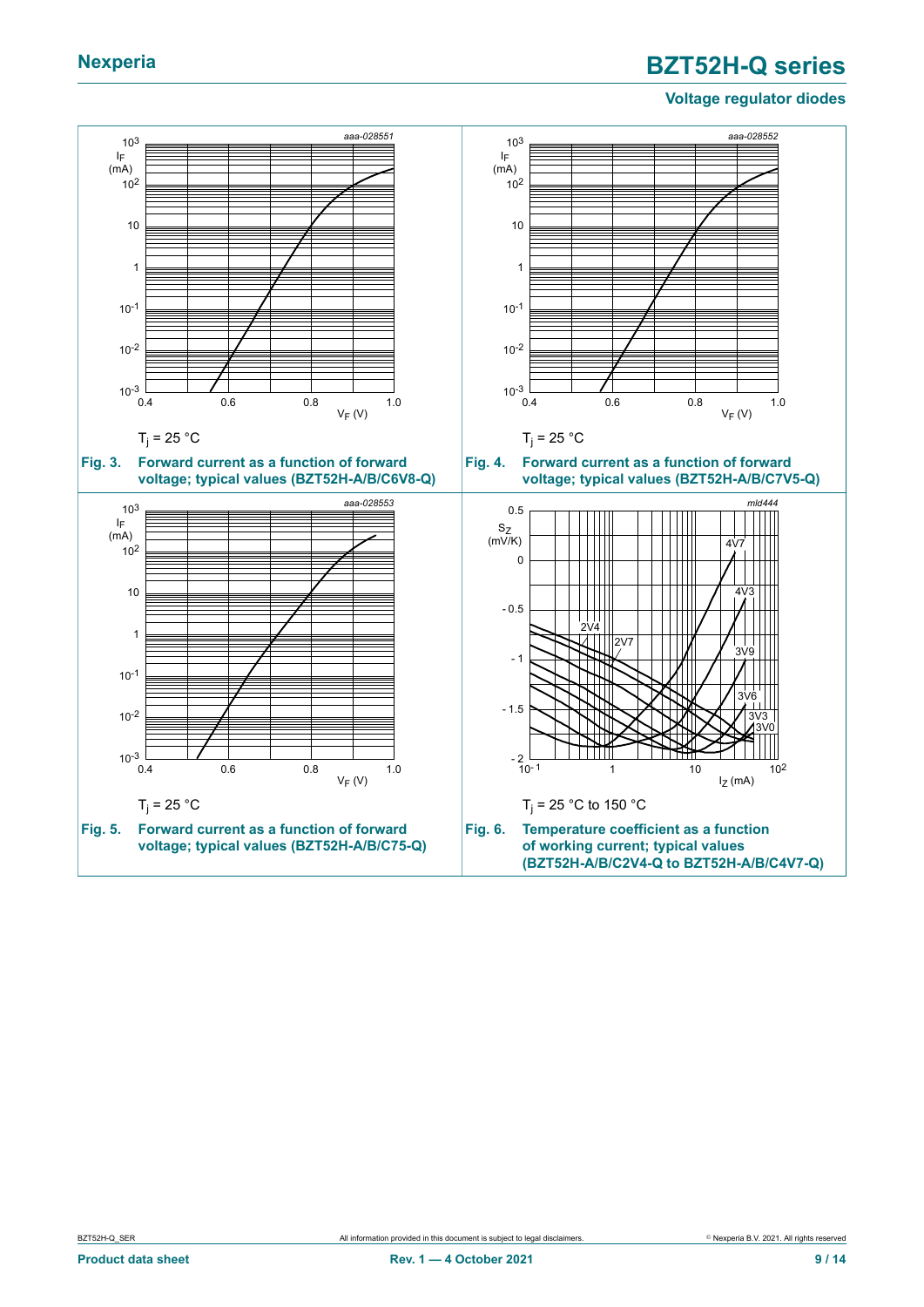### **Voltage regulator diodes**



### <span id="page-9-0"></span>**11. Test information**

### **Quality information**

This product has been qualified in accordance with the Automotive Electronics Council (AEC) standard Q101 - *Stress test qualification for discrete semiconductors*, and is suitable for use in automotive applications.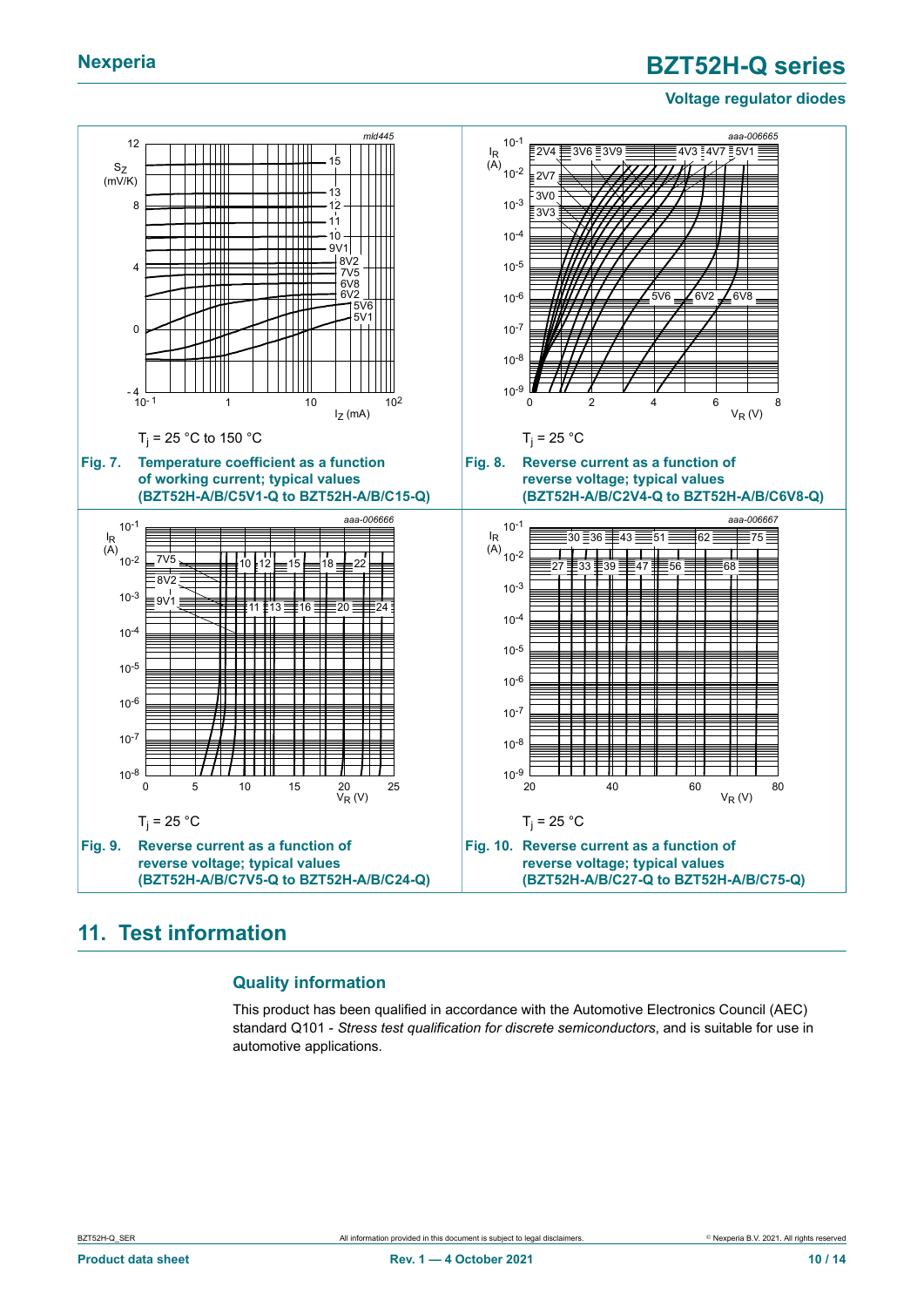### **Voltage regulator diodes**

## <span id="page-10-0"></span>**12. Package outline**



### <span id="page-10-1"></span>**13. Soldering**

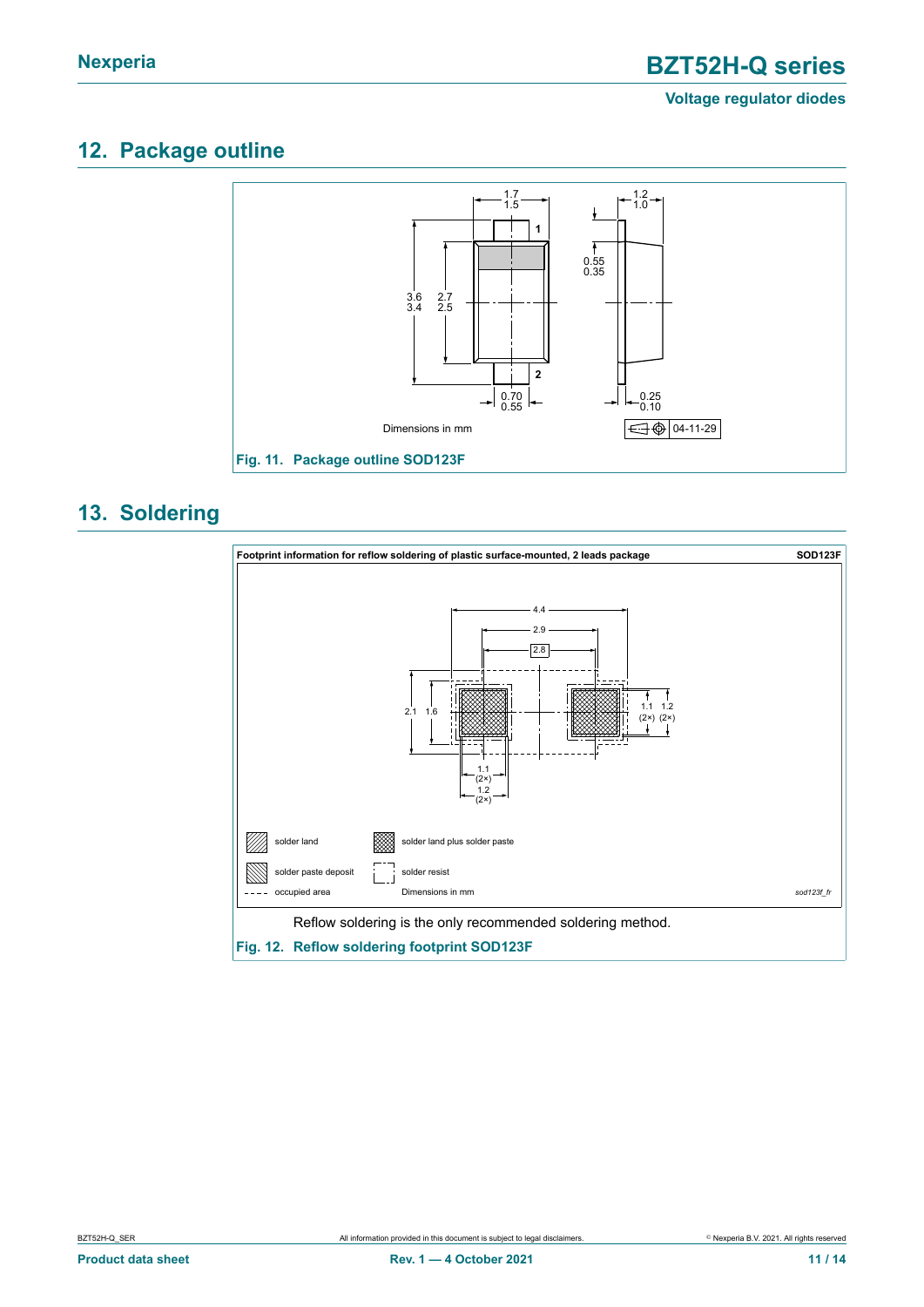## <span id="page-11-0"></span>**14. Revision history**

| <b>Table 11. Revision history</b> |                  |              |                    |               |                   |  |  |  |  |
|-----------------------------------|------------------|--------------|--------------------|---------------|-------------------|--|--|--|--|
|                                   | Document ID      | Release date | Data sheet status  | Change notice | <b>Supersedes</b> |  |  |  |  |
|                                   | BZT52H-Q SER v.1 | 20211004     | Product data sheet |               |                   |  |  |  |  |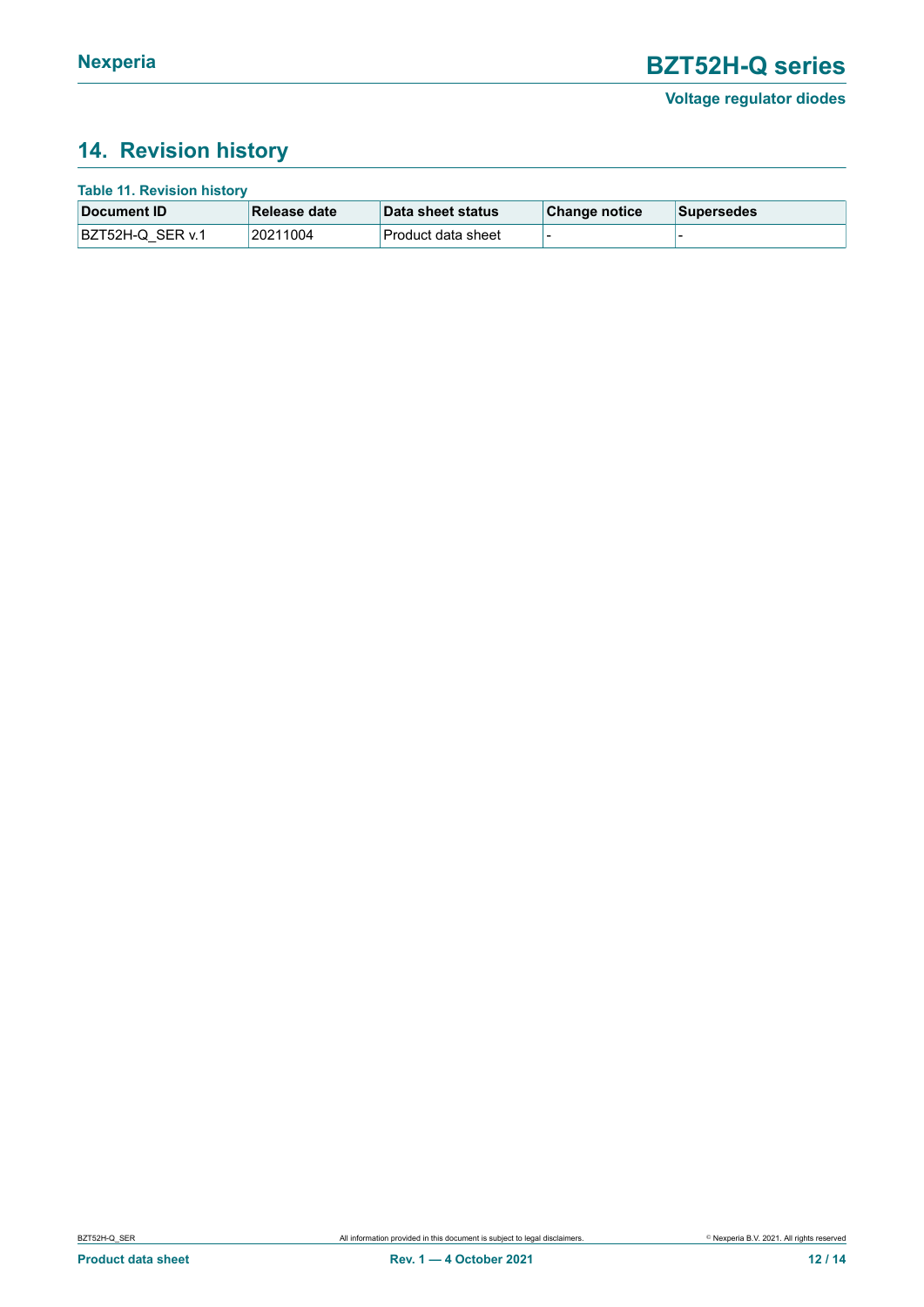## <span id="page-12-0"></span>**15. Legal information**

#### **Data sheet status**

| Document status<br>$[1]$ [2]      | Product<br>status [3] | <b>Definition</b>                                                                           |
|-----------------------------------|-----------------------|---------------------------------------------------------------------------------------------|
| Objective [short]<br>data sheet   | Development           | This document contains data from<br>the objective specification for<br>product development. |
| Preliminary [short]<br>data sheet | Qualification         | This document contains data from<br>the preliminary specification.                          |
| Product [short]<br>data sheet     | Production            | This document contains the product<br>specification.                                        |

[1] Please consult the most recently issued document before initiating or completing a design.

- The term 'short data sheet' is explained in section "Definitions".
- [3] The product status of device(s) described in this document may have changed since this document was published and may differ in case of multiple devices. The latest product status information is available on the internet at [https://www.nexperia.com.](https://www.nexperia.com)

#### **Definitions**

**Draft** — The document is a draft version only. The content is still under internal review and subject to formal approval, which may result in modifications or additions. Nexperia does not give any representations or warranties as to the accuracy or completeness of information included herein and shall have no liability for the consequences of use of such information.

**Short data sheet** — A short data sheet is an extract from a full data sheet with the same product type number(s) and title. A short data sheet is intended for quick reference only and should not be relied upon to contain detailed and full information. For detailed and full information see the relevant full data sheet, which is available on request via the local Nexperia sales office. In case of any inconsistency or conflict with the short data sheet, the full data sheet shall prevail.

**Product specification** — The information and data provided in a Product data sheet shall define the specification of the product as agreed between Nexperia and its customer, unless Nexperia and customer have explicitly agreed otherwise in writing. In no event however, shall an agreement be valid in which the Nexperia product is deemed to offer functions and qualities beyond those described in the Product data sheet.

#### **Disclaimers**

**Limited warranty and liability** — Information in this document is believed to be accurate and reliable. However, Nexperia does not give any representations or warranties, expressed or implied, as to the accuracy or completeness of such information and shall have no liability for the consequences of use of such information. Nexperia takes no responsibility for the content in this document if provided by an information source outside of Nexperia.

In no event shall Nexperia be liable for any indirect, incidental, punitive, special or consequential damages (including - without limitation - lost profits, lost savings, business interruption, costs related to the removal or replacement of any products or rework charges) whether or not such damages are based on tort (including negligence), warranty, breach of contract or any other legal theory.

Notwithstanding any damages that customer might incur for any reason whatsoever, Nexperia's aggregate and cumulative liability towards customer for the products described herein shall be limited in accordance with the Terms and conditions of commercial sale of Nexperia.

**Right to make changes** — Nexperia reserves the right to make changes to information published in this document, including without limitation specifications and product descriptions, at any time and without notice. This document supersedes and replaces all information supplied prior to the publication hereof

**Suitability for use in automotive applications** — This Nexperia product has been qualified for use in automotive applications. Unless otherwise agreed in writing, the product is not designed, authorized or warranted to be suitable for use in life support, life-critical or safety-critical systems or

## **Nexperia BZT52H-Q series**

#### **Voltage regulator diodes**

equipment, nor in applications where failure or malfunction of an Nexperia product can reasonably be expected to result in personal injury, death or severe property or environmental damage. Nexperia and its suppliers accept no liability for inclusion and/or use of Nexperia products in such equipment or applications and therefore such inclusion and/or use is at the customer's own risk.

**Quick reference data** — The Quick reference data is an extract of the product data given in the Limiting values and Characteristics sections of this document, and as such is not complete, exhaustive or legally binding.

**Applications** — Applications that are described herein for any of these products are for illustrative purposes only. Nexperia makes no representation or warranty that such applications will be suitable for the specified use without further testing or modification.

Customers are responsible for the design and operation of their applications and products using Nexperia products, and Nexperia accepts no liability for any assistance with applications or customer product design. It is customer's sole responsibility to determine whether the Nexperia product is suitable and fit for the customer's applications and products planned, as well as for the planned application and use of customer's third party customer(s). Customers should provide appropriate design and operating safeguards to minimize the risks associated with their applications and products.

Nexperia does not accept any liability related to any default, damage, costs or problem which is based on any weakness or default in the customer's applications or products, or the application or use by customer's third party customer(s). Customer is responsible for doing all necessary testing for the customer's applications and products using Nexperia products in order to avoid a default of the applications and the products or of the application or use by customer's third party customer(s). Nexperia does not accept any liability in this respect.

**Limiting values** — Stress above one or more limiting values (as defined in the Absolute Maximum Ratings System of IEC 60134) will cause permanent damage to the device. Limiting values are stress ratings only and (proper) operation of the device at these or any other conditions above those given in the Recommended operating conditions section (if present) or the Characteristics sections of this document is not warranted. Constant or repeated exposure to limiting values will permanently and irreversibly affect the quality and reliability of the device.

**Terms and conditions of commercial sale** — Nexperia products are sold subject to the general terms and conditions of commercial sale, as published at [http://www.nexperia.com/profile/terms,](http://www.nexperia.com/profile/terms) unless otherwise agreed in a valid written individual agreement. In case an individual agreement is concluded only the terms and conditions of the respective agreement shall apply. Nexperia hereby expressly objects to applying the customer's general terms and conditions with regard to the purchase of Nexperia products by customer.

**No offer to sell or license** — Nothing in this document may be interpreted or construed as an offer to sell products that is open for acceptance or the grant, conveyance or implication of any license under any copyrights, patents or other industrial or intellectual property rights.

**Export control** — This document as well as the item(s) described herein may be subject to export control regulations. Export might require a prior authorization from competent authorities.

**Translations** — A non-English (translated) version of a document is for reference only. The English version shall prevail in case of any discrepancy between the translated and English versions.

#### **Trademarks**

Notice: All referenced brands, product names, service names and trademarks are the property of their respective owners.